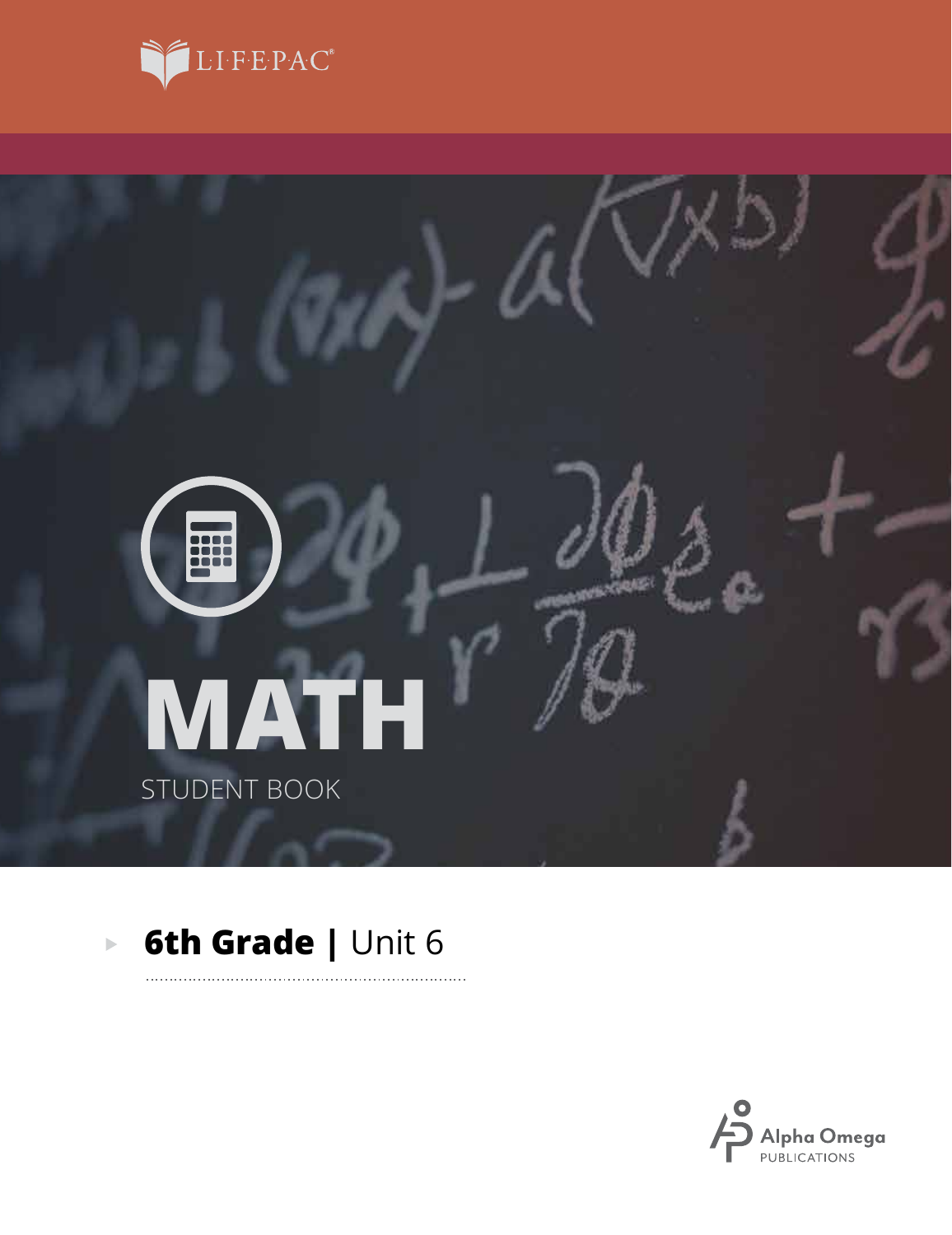# **MATH 606**

# Ratio, Proportion, and Percent

# INTRODUCTION **|3**

# **1. RATIOS 5**

RATIOS **|6** GEOMETRY: CIRCUMFERENCE **|11** RATES **|16** SELF TEST 1: RATIOS **|21**

# **2. PROPORTIONS 23**

PROPORTIONS **|24** SOLVING PROPORTIONS **|27** SCALE DRAWINGS **|31** PROJECT: MAKE A SCALE DRAWING **|35** SELF TEST 2: PROPORTIONS **|46**

# **3. PERCENT 48**

CONVERTING BETWEEN DECIMALS AND PERCENTS **|48** CONVERTING BETWEEN FRACTIONS AND PERCENTS **|53** DATA ANALYSIS: CIRCLE GRAPHS **|57** FIND A PERCENT OF A NUMBER **|62** SELF TEST 3: PERCENT **|66**

# **4. REVIEW 68**

GLOSSARY **|76**



**LIFEPAC Test is located in the center of the booklet**. Please remove before starting the unit.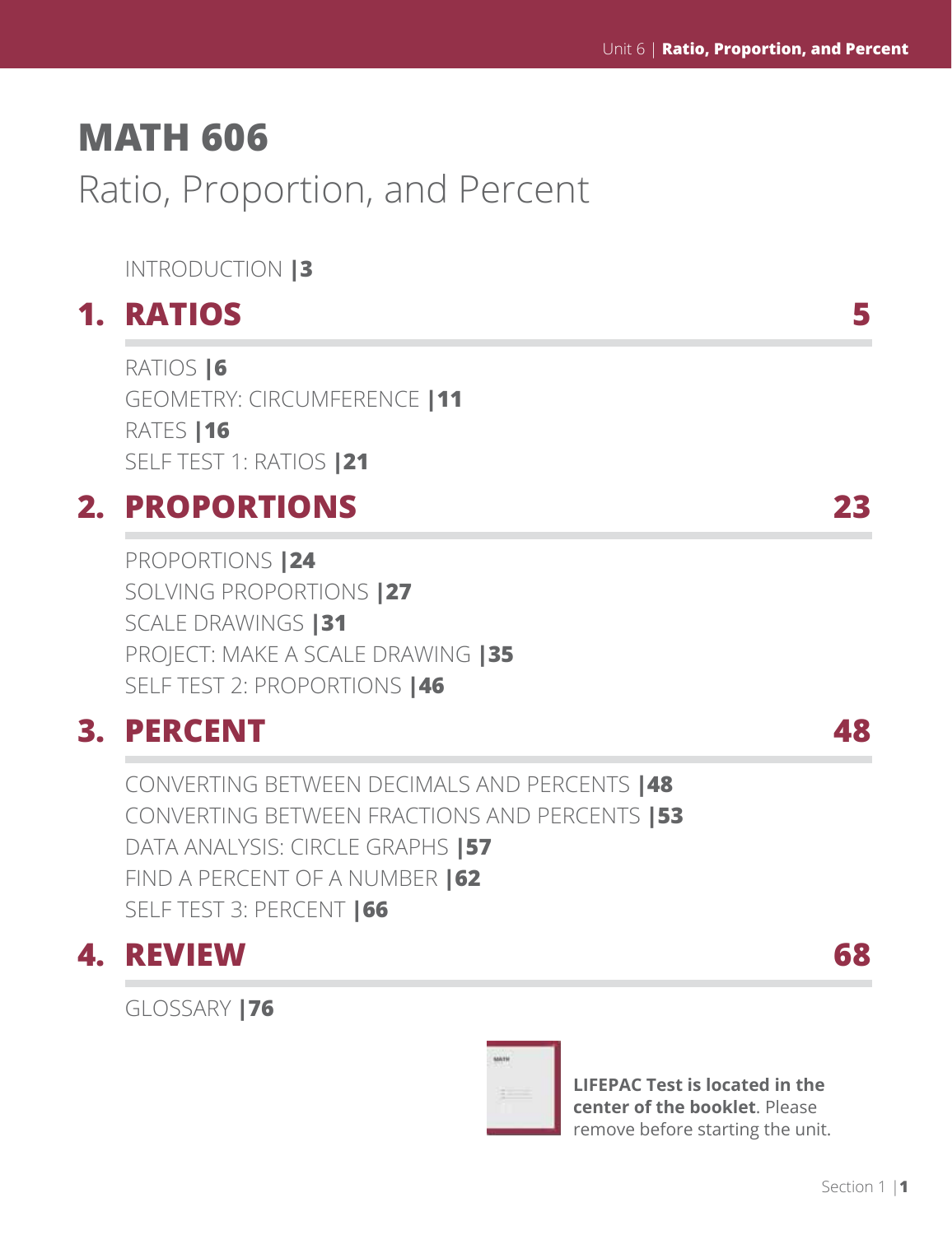**Author:**  Glynlyon Staff

**Editor:** Alan Christopherson, M.S.

#### **MEDIA CREDITS:**

**Pages 5:** © serezniy, iStock, Thinkstock; **11:** © Daniel R. Burch, iStock, Thinkstock; **27:** © Digital Vision, Thinkstock; **35:** © Brand X Pictures, Stockbyte, Thinkstock.



### **804 N. 2nd Ave. E. Rock Rapids, IA 51246-1759**

© MMXV by Alpha Omega Publications a division of Glynlyon, Inc. All rights reserved. LIFEPAC is a registered trademark of Alpha Omega Publications, Inc.

All trademarks and/or service marks referenced in this material are the property of their respective owners. Alpha Omega Publications, Inc. makes no claim of ownership to any trademarks and/ or service marks other than their own and their affiliates, and makes no claim of affiliation to any companies whose trademarks may be listed in this material, other than their own.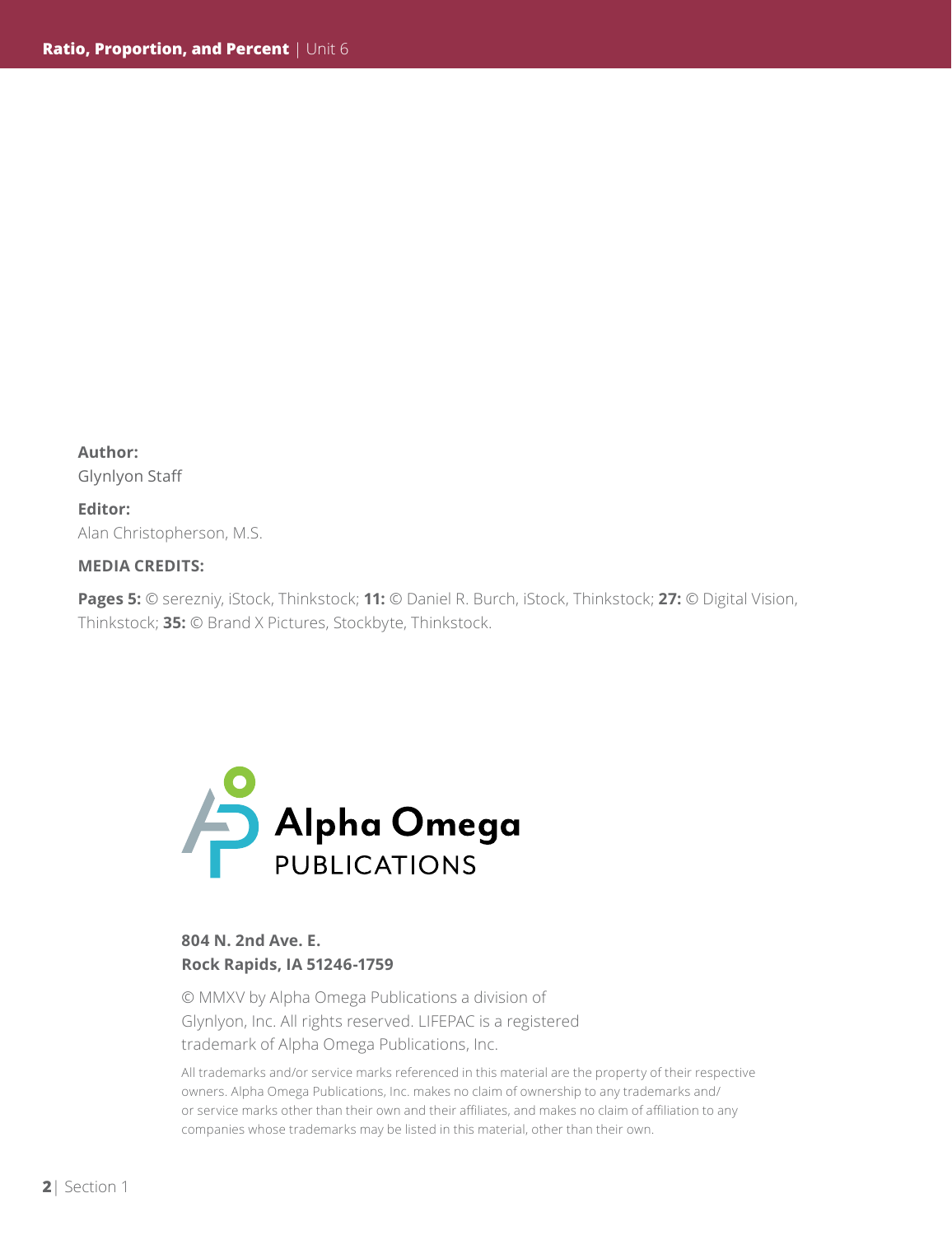# **Ratio, Proportion, and Percent**

# Introduction

In this unit, you will thoroughly investigate ratios, proportions, and percents. You will learn how to compare quantities using a ratio or rate. You will also learn about equivalent ratios and use a proportion to find a missing value. In addition, you will study percents and learn how to represent a percent as both a fraction and a decimal. You will apply these skills to circles, scale drawings, and circle graphs.

# **Objectives**

**Read these objectives.** The objectives tell you what you will be able to do when you have successfully completed this LIFEPAC. When you have finished this LIFEPAC, you should be able to:

- Compare quantities with ratios.
- Solve problems using a unit rate.
- Find the circumference of a circle.
- Solve proportions.
- $\bullet$  Apply proportions to scale drawings.
- Convert decimals to percent and find the percent of a number.
- Interpret circle graphs.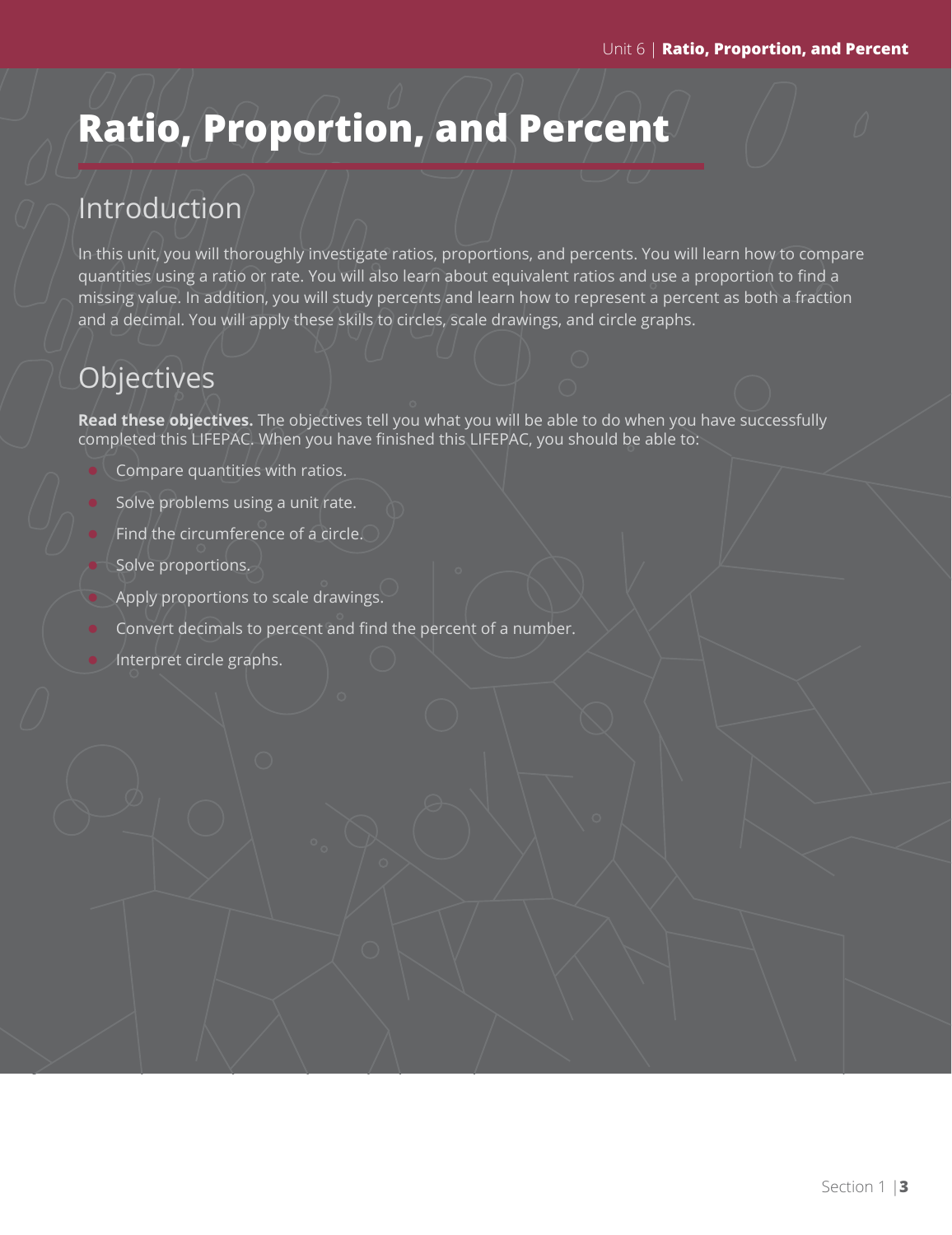# 1. RATIOS

Did you know that we can describe a piano keyboard using math? A full-sized keyboard has 36 black keys and 52 white keys. So, the *ratio* of black to white keys is 36 to 52. And, there are a total of 88 keys on a keyboard, so the ratio of black keys to total keys is 36 to 88. The ratio of

white keys to total keys is 52 to 88. There are lots of ratios we can use to describe this one keyboard!

In this lesson, we'll learn more about ratios and how they can be used to solve problems.



# **Objectives**

**Review these objectives**. When you have completed this section, you should be able to:

- $\bullet$  Use a ratio to compare two quantities.
- $\bullet$  Express a ratio in lowest terms.
- $\bullet$  Use a ratio table to solve a problem.
- $\bullet$  Find the circumference of a circle.
- $\bullet$  Understand that the ratio of circumference to diameter is pi.
- Determine a unit rate.
- $\bullet$  Compare rates.
- $\bullet$  Solve problems using a unit rate.

### **Vocabulary**

**circumference.** The distance around the outside of a circle.

**diameter.** The distance across a circle through the center.

**equivalent ratios.** Two ratios that show the same comparison.

**formula.** An expression that uses variables to state a rule.

**pi.** The ratio of the circumference of a circle to its diameter; approximately 3.14.

**radius.** The distance from the center of a circle to any point

**rate.** A type of ratio that compares two different kinds of quantities or numbers.

**ratio.** A comparison of two quantities or numbers.

**ratio table.** A table that shows the relationship between two quantities.

**unit rate.** A rate with a denominator of 1; a rate that shows an amount of something compared to 1 of something else.

**Note:** *All vocabulary words in this LIFEPAC appear in* **boldface** *print the first time they are used. If you are not sure of the meaning when you are reading, study the definitions given.*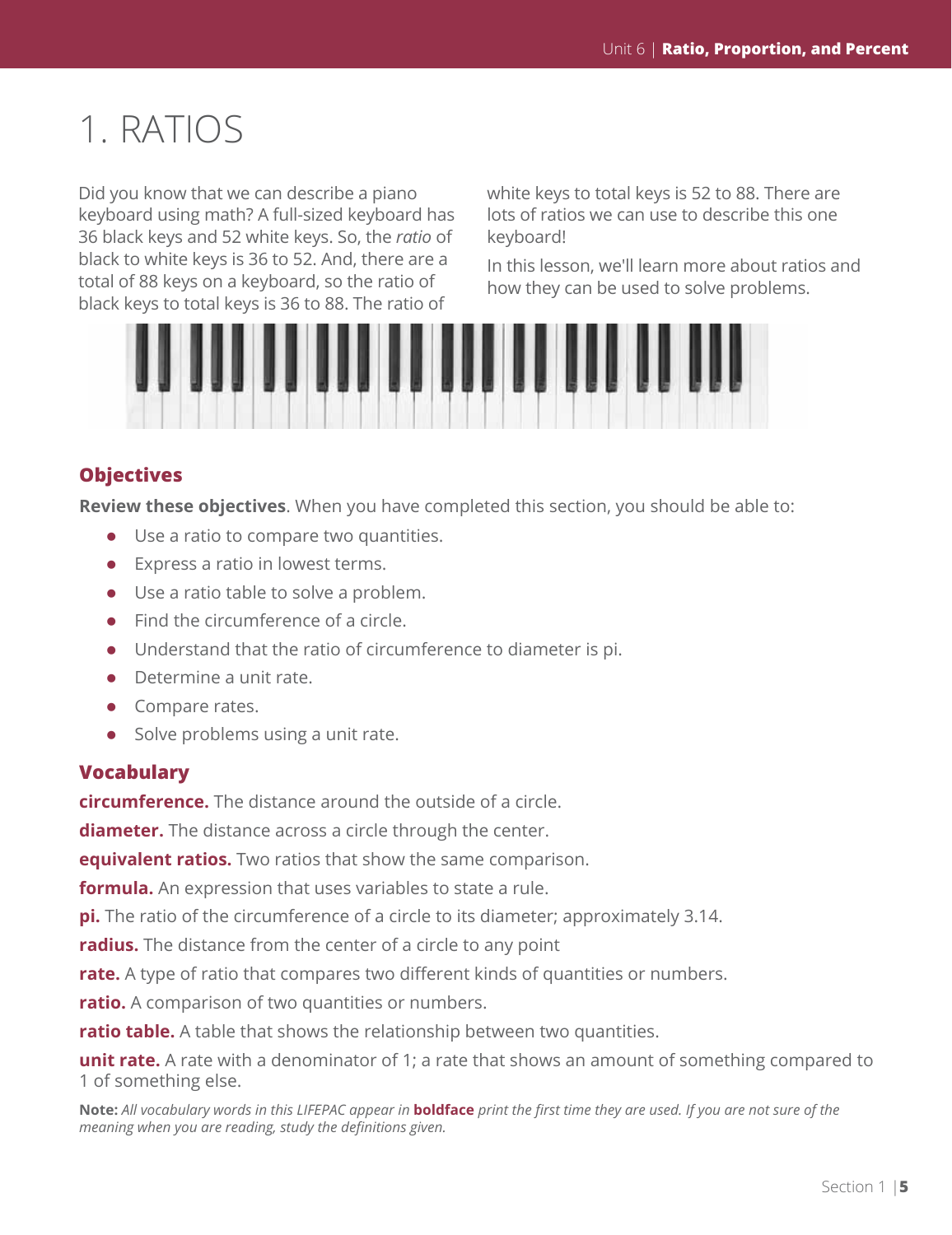# **RATIOS**

A **ratio** compares two quantities or numbers. Above, we compared the number of black keys to the number of white keys on a piano keyboard. We also compared the number of black and white keys to the total number of keys on a keyboard. Ratios can be expressed in three different ways-using the word "to," a colon, or the fraction line. Let's look again at the piano keyboard ratios and the different ways we can represent them.



## **Example:**

Write a ratio that compares the number of red squares to purple squares.

### **Solution:**

There are 10 red squares and 6 purple squares. So, the ratio of red to purple is 10 to 6. The ratio can also be written as 10:6 or  $\frac{10}{5}$ 



### Be careful!

Notice that we were asked to give the ratio of red to purple squares, not purple to red. The order of the numbers is important!

### **Example:**

There are 14 girls and 16 boys in Jenny's class. What is the ratio of boys to girls? What is the ratio of girls to students in the class?

#### **Did you know?**

The ratio 16 to 14 can also be written as 16:14 or  $\frac{16}{14}$  . The ratio 14 to 30 can also be written as 14:30 or  $\frac{14}{30}$ .

#### **Solution:**

There are 16 boys and 14 girls, so the ratio of boys to girls is 16 to 14.

There are 14 + 16, or 30 students in Jenny's class. So, the ratio of girls to students is 14 to 30.

# SIMPLIFYING RATIOS

You may be wondering how a ratio is different from a fraction. Remember that a ratio compares two quantities, such as 16 boys to 14 girls, or 14 girls to 30 total students. A fraction, however, always tells you how many parts of the whole you have. The denominator of a

fraction is the number of parts in the whole, and the numerator is the number of parts that you have. Also, an improper fraction can be written as a mixed number. But, because a ratio always compares two quantities, a ratio is never written as a mixed number.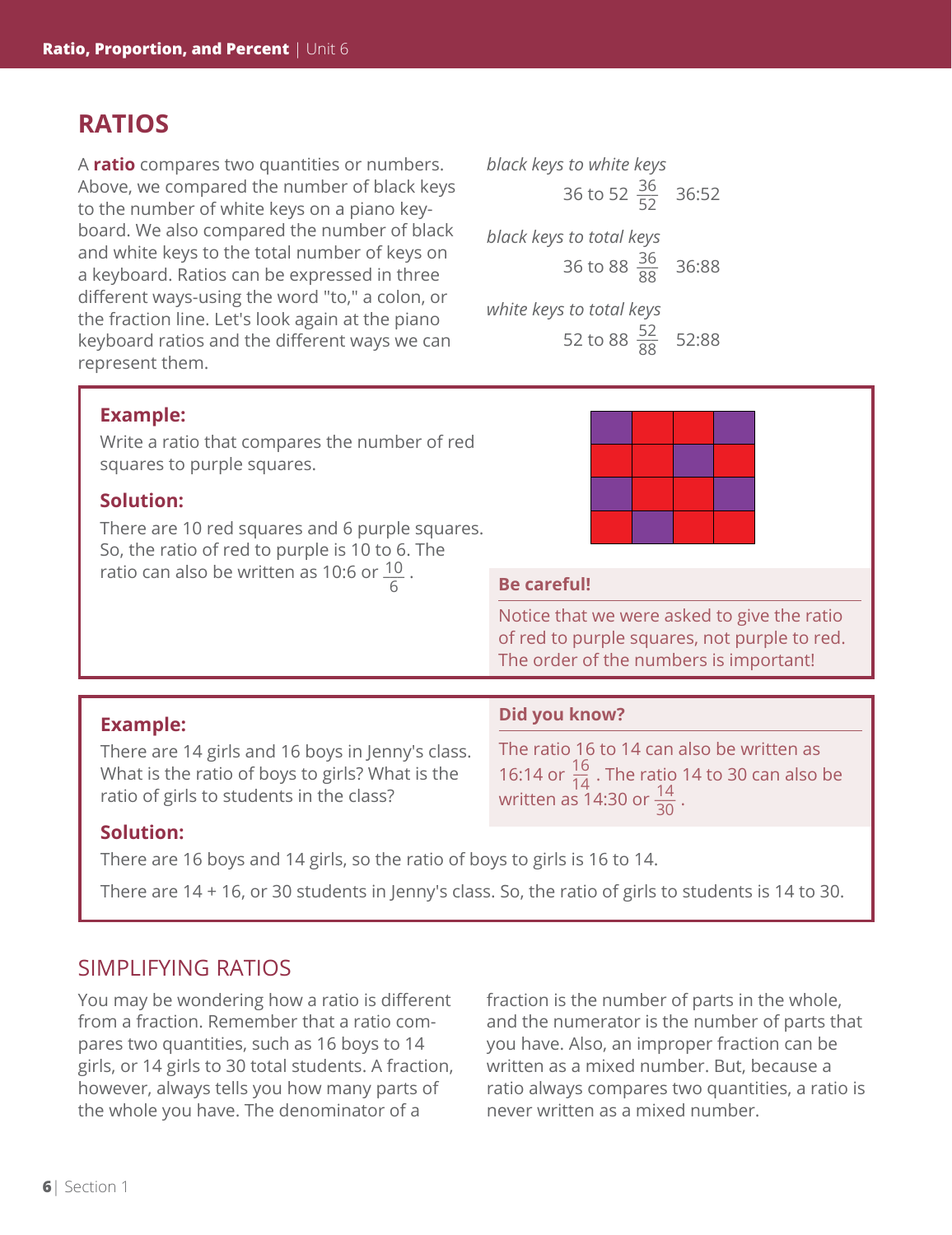Even though ratios and fractions are different, they have some similarities. Just like fractions, ratios can be simplified, or written in lowest terms. Common factors between the numbers in a ratio can be canceled out. For example, in

the previous example, the ratio of boys to girls was 16:14. Each number has a factor of 2 that can be divided out. So, another way to express the ratio is 8:7. For every 8 boys in Jenny's class, there are 7 girls.

### **Example:**

Rewrite the ratio of 36 black keys to 88 total keys in simplest form.

#### **Solution:**

36 and 88 have a common factor of 4. So, divide each part of the ratio by 4. In simplest form, 36:88 is 9:22.

# RATIO TABLES

Many problems can be solved using ratios. A **ratio table** is a helpful way to record the relationship between two quantities.

Let's look at an application of ratios and use a ratio table to help us solve the problem.

#### **Example:**

At Jefferson Middle School, the ratio of students to teachers is 15:1. If there are 180 students, how many teachers are there?

### **Solution:**

A student to teacher ratio of 15:1 means that for every 15 students, there is 1 teacher. Look at the table below.

| <b>Students</b> | $15 \times 2$ | $30 \times 2$                 | $60 \times 3$ |  |
|-----------------|---------------|-------------------------------|---------------|--|
| <b>Leachers</b> | $-1 \times 2$ | $\rightarrow$ x $\rightarrow$ |               |  |

The top row shows the number of students and the bottom row shows the number of teachers. The first column shows the ratio: 15 students to 1 teacher.

Now, if there is one teacher for fifteen students, then there are two teachers for thirty students. The second column shows each quantity multiplied by two.

As long as we multiply or divide each quantity by the same number, the table will be accurate. So if there are 60 students (30  $\times$  2) then there are 4 teachers (2  $\times$  2).

But remember what our goal is. We want to find the number of teachers there are for one hundred and eighty students. We're using the table to show the relationship between the quantities but also to get to one hundred and eighty. If we multiply sixty by three, we'll get one hundred and eighty. We also have to multiply four by three.

So, for one hundred and eighty students, there are twelve teachers.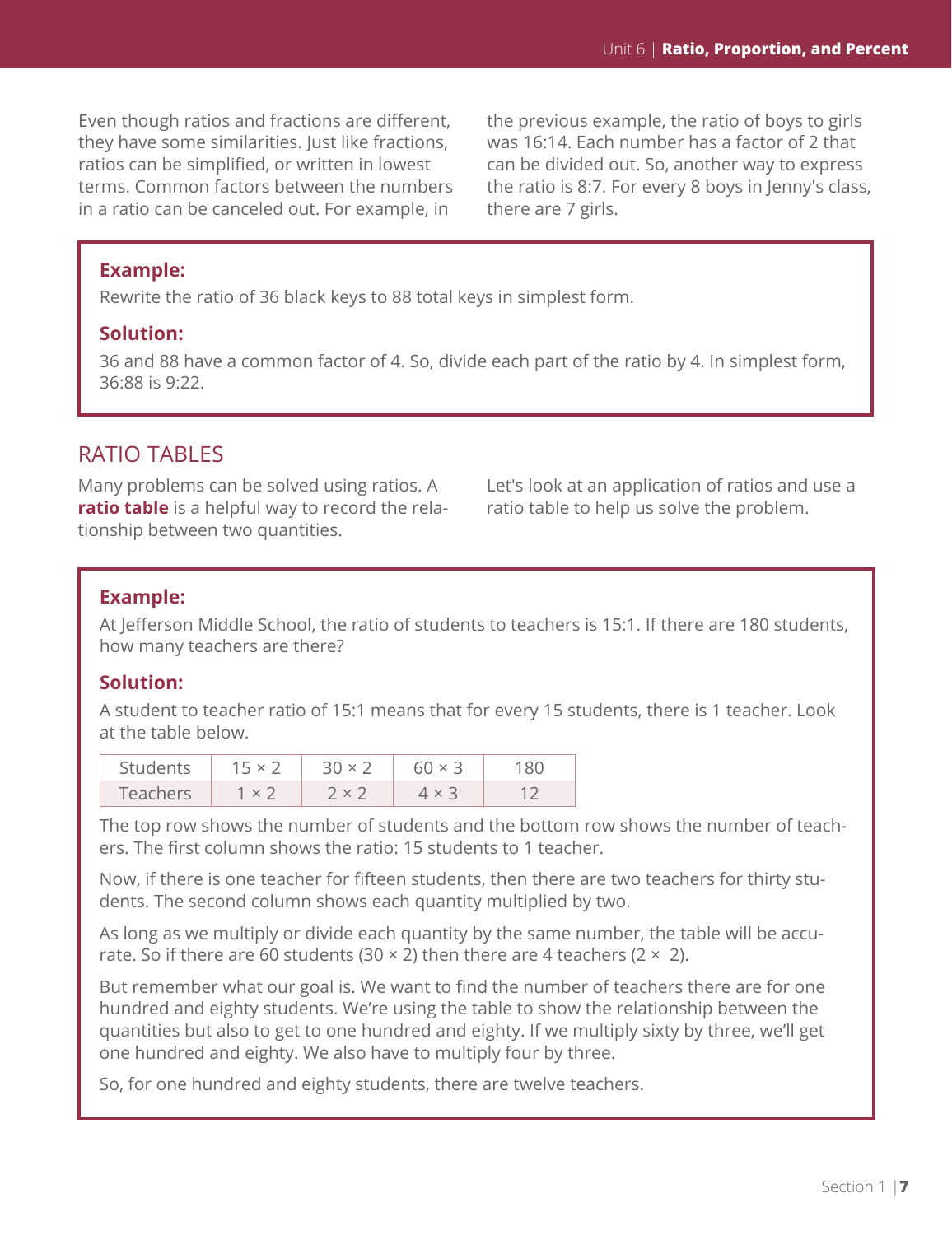#### **Example:**

A person weighing 150 pounds on Earth weighs 25 pounds on the moon. If a person weighs 120 pounds on Earth, how much does she weigh on the moon?

### **Solution:**

Let's use a ratio table again to help us show the relationship between what a person weighs on Earth and on the moon.

| Earth weight   $150 \div 5$   $30 \times 2$ |       | $60 \times 2$ | 120 |
|---------------------------------------------|-------|---------------|-----|
| Moon weight $\vert$ 25 ÷ 5                  | 5 x 2 | $10 \times 7$ |     |

The top row shows Earth weight and the bottom row shows moon weight, and the first column shows the given ratio: 150 to 25.

Remember that we can only multiply and divide to put new quantities in the ratio table. Since 150 and 25 are larger numbers, let's start by dividing each quantity.

150 divided by 5 is 30 and 25 divided by 5 is 5. So the second column shows 30 and 5.

Then we multiply 30 and 5 by 2 to get 60 and 10.

Multiplying by 2 again gives us 120 and 20.

So a person who weighs 120 pounds on Earth weighs 20 pounds on the moon.

Here are some tips for using ratio tables:

- Only multiply or divide to enter new quantities into the ratio table.
- **Try dividing if you need to get a smaller quantity.**

#### **Let's Review!**

Before going on to the practice problems, make sure you understand the main points of this lesson.

- $\checkmark$  A ratio compares two quantities.
- $\checkmark$  Ratios can be expressed using the word "to," a colon, or the fraction line.
- $\blacktriangleright$  Although different than fractions, ratios can be simplified in the same way as fractions.
- $\checkmark$  A ratio table shows the relationship between two quantities and can be used to solve problems.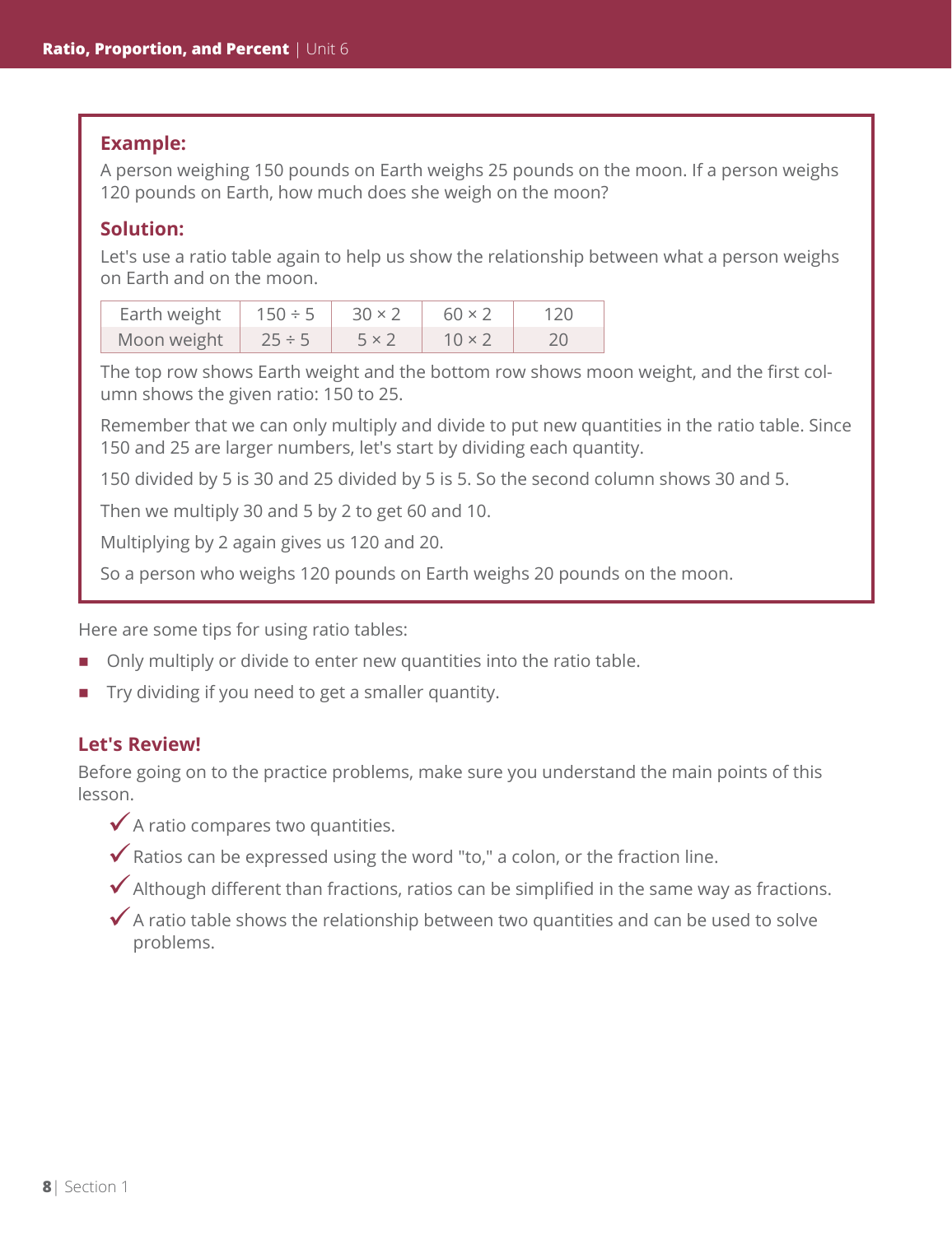|     | <b>Match the following items.</b>                                       |      |                |
|-----|-------------------------------------------------------------------------|------|----------------|
| 1.1 | two ratios that show the same comparison                                |      | a. equivalent  |
|     | a comparison of two quantities or numbers                               |      | ratios         |
|     | a table that shows the relationship between two quantities              |      | b. ratio table |
|     |                                                                         |      | c. ratio       |
|     | Use the word MISSISSIPPI to match each ratio in the following exercise. |      |                |
| 1.2 | the ratio of S's to P's                                                 | 4:2  |                |
|     | the ratio of I's to M's                                                 | 4:4  |                |
|     | the ratio of S's to I's                                                 | 11:1 |                |
|     |                                                                         |      |                |

| the ratio of P's to letters | 2:11 |
|-----------------------------|------|
| the ratio of letters to M's |      |

## **Answer true or false.**

**1.3** \_\_\_\_\_\_\_\_\_\_\_\_\_\_ 3:5, 3 to 5, and \_\_\_5 <sup>3</sup> all represent the same ratio.

## **Circle each correct answer.**

|     | 1.4 Shiloh's basketball team won 9 games this season and lost 5 games. Write the win-loss ratio<br>in simplest form. |                                                                                                                |                    |                   |  |
|-----|----------------------------------------------------------------------------------------------------------------------|----------------------------------------------------------------------------------------------------------------|--------------------|-------------------|--|
|     | a. 5:9                                                                                                               | b.9:5                                                                                                          | c. 5:1             | d. 1:5            |  |
| 1.5 | to total games in simplest form.<br>a. $\frac{5}{9}$                                                                 | Shiloh's basketball team won 9 games this season and lost 5 games. Write the ratio of wins<br>b. $\frac{9}{5}$ | c. $\frac{5}{14}$  | d. $\frac{9}{14}$ |  |
| 1.6 | form.<br>a. 10 to 4                                                                                                  | Misty has 10 shirts and 4 pairs of pants. Write the ratio of her shirts to pants in simplest<br>b. 2 to 5      | c. $5$ to $2$      | d. 4 to 10        |  |
|     | <b>1.7</b> Write the ratio of dogs to cats in simplest form.<br>12 dogs, 16 cats<br>a. 4 to 3                        | b. $3$ to $4$                                                                                                  | c. $6$ to $8$      | d. 8 to 6         |  |
| 1.8 | 35 bikes, 14 cars                                                                                                    | Write the ratio of bikes to cars in simplest form.                                                             |                    |                   |  |
|     | a. $\frac{5}{2}$                                                                                                     | b. $\frac{2}{5}$                                                                                               | c. $\frac{35}{14}$ | d. $\frac{7}{2}$  |  |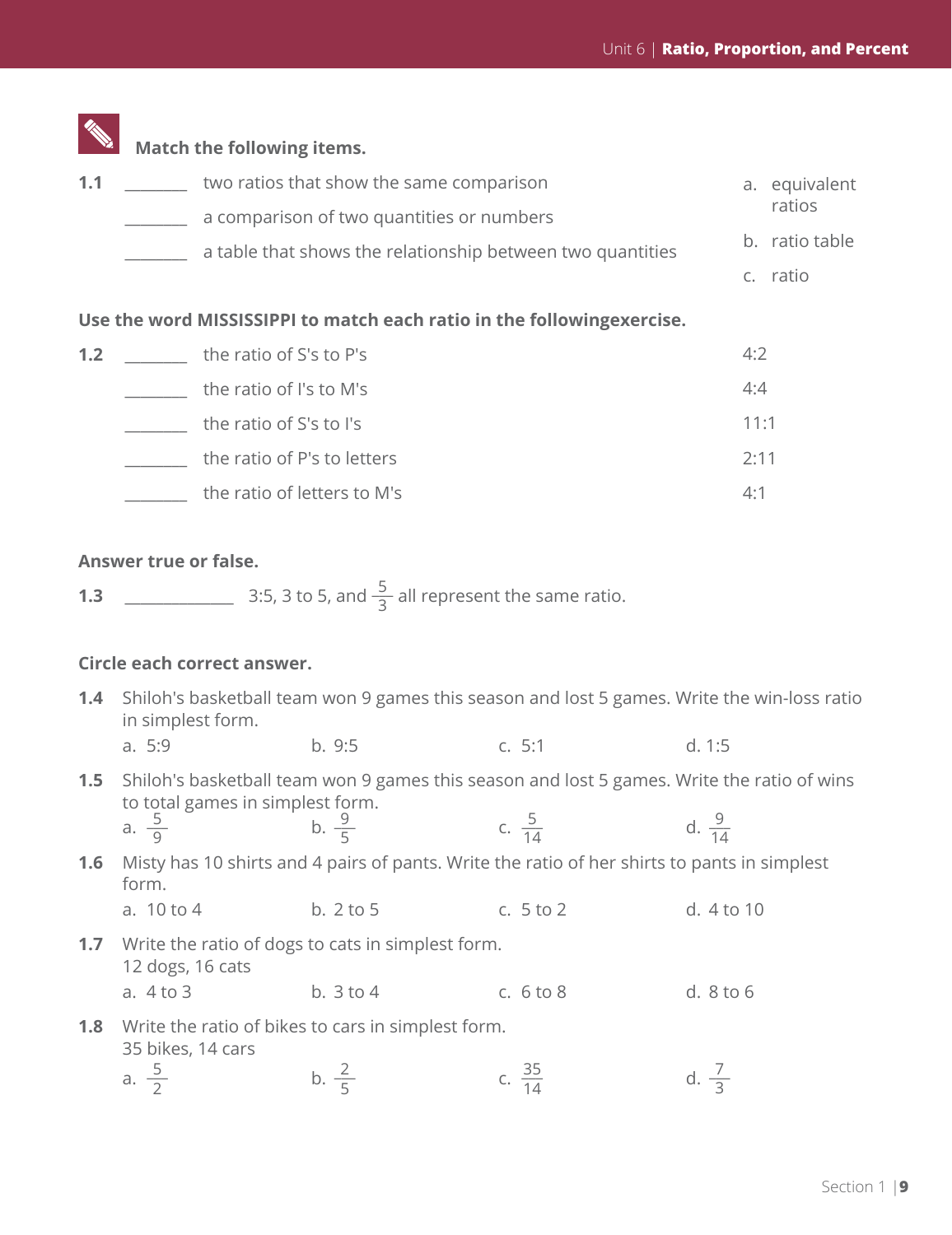### **Use Figure 1 for questions 1.9 – 1.11.**

- **1.9** What is the ratio of red gumballs to yellow gumballs in lowest terms?
	- a. 2:3 b. 3:2 c. 2:1 d. 1:2
- **1.10** What is the ratio of green gumballs to blue gumballs in lowest terms?

| a. 4:4 | b. 2:2 |
|--------|--------|
| c. 1:1 | d. 3:2 |

**1.11** What is the ratio of yellow gumballs to total gumballs in lowest terms?

b.  $\frac{4}{14}$ 

a.  $\frac{4}{18}$ 



Figure 1

ŏ

**1.12** The ratio of roses to carnations is 7 to 5. If there are 28 roses, how many carnations are there? Complete the ratio table to find

the number of carnations.

- a. 10 b. 20
- c. 30 d. 40

| <b>Roses</b> |  |  |
|--------------|--|--|
| Carnations   |  |  |

**1.13** The ratio of adults to children is 16 to 10. If there are 40 adults, how many children are there? Complete the ratio table to find the number of children.

| a. 25 |  | b. 20 |  |
|-------|--|-------|--|
|       |  |       |  |

| .<br>a.<br>c. 15 | .<br>30 | Adults   | 16 | ŏ | 40 |  |
|------------------|---------|----------|----|---|----|--|
|                  |         | Children |    |   |    |  |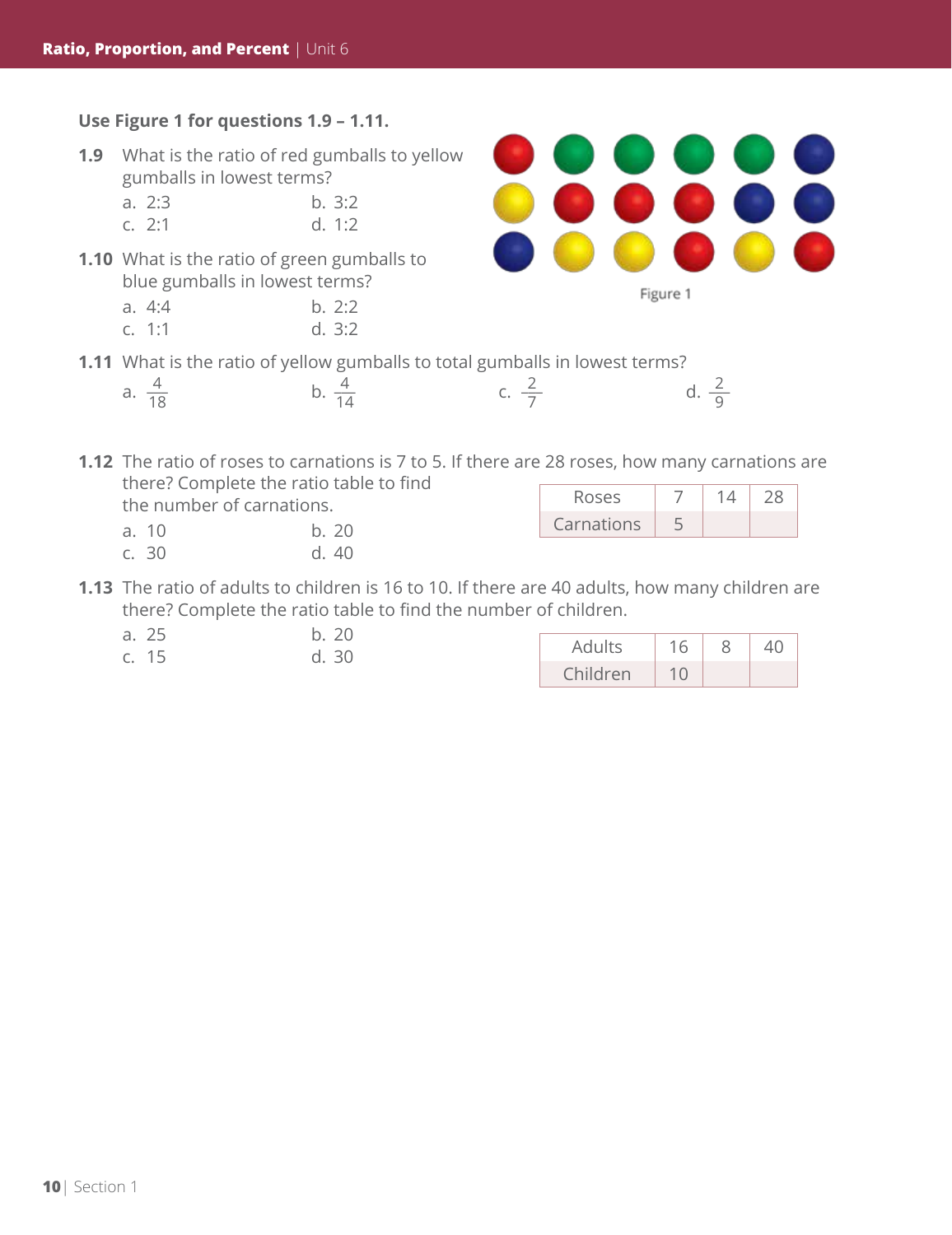# **GEOMETRY: CIRCUMFERENCE**

Do you know what circumference is? How about diameter? Radius? All three of these terms represent measurements on a circle. Take a look.

In this lesson, we'll explore how to find the circumference of a circle. We'll also learn what ratios have to do with geometry!

# RATIO OF CIRCUMFERENCE: DIAMETER

Circles have a special property: the ratio of the circumference of a circle to its diameter is always the same. Remember that a ratio is a comparison of two numbers as a quotient. So, the quotient of the circumference and the diameter (or circumference ÷ diameter) is the same value in every circle! Let's look at two circles that you are probably very familiar with– the penny and dime.

Every type of coin has the exact same measurements. The penny always has a diameter of  $\frac{3}{4}$ <br>of an inch and a circumference of 2  $\frac{5}{14}$  inches.

And, the dime always has a diameter of  $\frac{141}{200}$  of an inch and a circumference of 2  $\frac{151}{700}$  inches.

Now, let's try dividing the circumference by the diameter for both the penny and the dime. We'll have to remember what we've learned about dividing with fractions to help us!

## **Penny:**

Divide the circumference by the diameter.

$$
2\frac{5}{14} \div \frac{3}{4}
$$

Rewrite the mixed number as an improper fraction.

 $\frac{33}{14} \div \frac{3}{4}$ 

Multiply by the reciprocal of the divisor.

$$
\frac{33}{14} \times \frac{4}{3}
$$

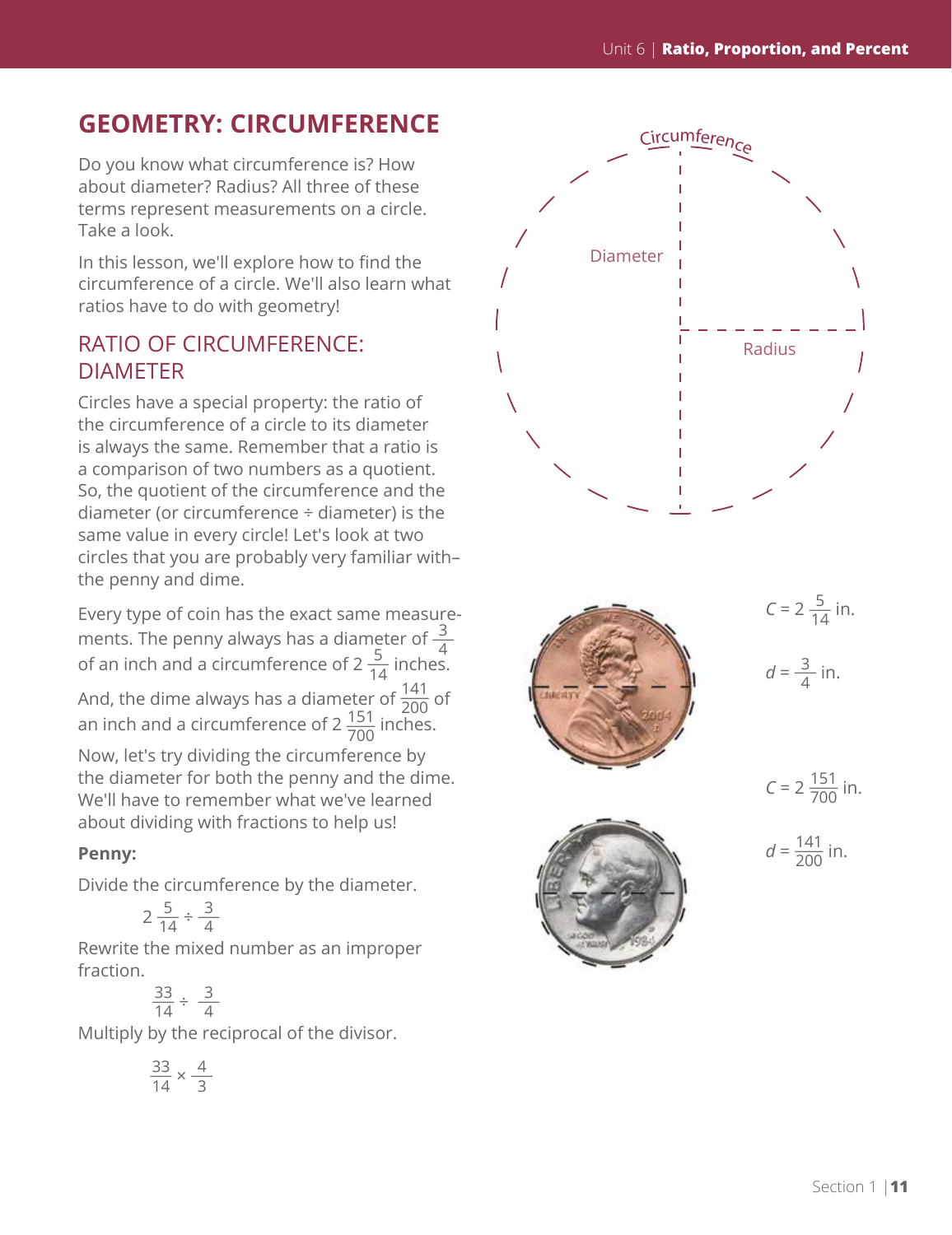Cancel common factors between the numerator and denominator.

$$
\frac{33^{11}}{14^7} \times \frac{24}{1^3}
$$

Simplify.

$$
\frac{22}{7}
$$

The ratio of the circumference of a penny to its diameter is  $\frac{22}{7}$ .

## **Dime:**

Divide the circumference by the diameter.

 $2 \frac{151}{700} \div \frac{141}{200}$ 200

Rewrite the mixed number as an improper fraction.

 $\frac{1551}{700} \div \frac{141}{200}$ 200

Multiply by the reciprocal of the divisor.

 $\frac{1551}{700} \times \frac{200}{141}$ 141

Cancel common factors between the numerator and denominator.

| $+554^{11}$                      | $\rightarrow$ |
|----------------------------------|---------------|
| $+\!\!+\!\!-\!\!-\!\!-\!\!-\!\!$ | 47            |
| ↔                                | and a         |

Simplify.

\_\_\_ 22 7

# SOLVING FOR CIRCUMFERENCE

Since the ratio between a circle's circumference and diameter is always Pi, if we know the diameter of a circle, we can find its circumference. To find the circumference of a circle, simply multiply its diameter by Pi. If the diameter is

given as a fraction, use 22/7 for Pi. If the diameter is given as a decimal number, use 3.14 for Pi.

Here are a couple of examples.

## **Keep in mind...**

To divide with mixed numbers and fractions, begin by expressing each mixed number as an improper fraction. Then, multiply the dividend by the reciprocal of the divisor. Cancel any common factors between the numerator and denominator so that the quotient is written in simplest form.

The ratio of the circumference of a dime to its diameter is also  $\frac{22}{7}$ ! Since this ratio is the same for every circle, it has its own name: Pi (pronounced "pie"). The fraction  $\frac{22}{7}$  or the decimal 3.14 are used to represent Pi.

## **Vocabulary**

The rule for finding the circumference of a circle can be written as a formula, which uses variables and symbols. The formula for finding the circumference of a circle is *C* = π × *d*, which means that the circumference equals Pi times the diameter.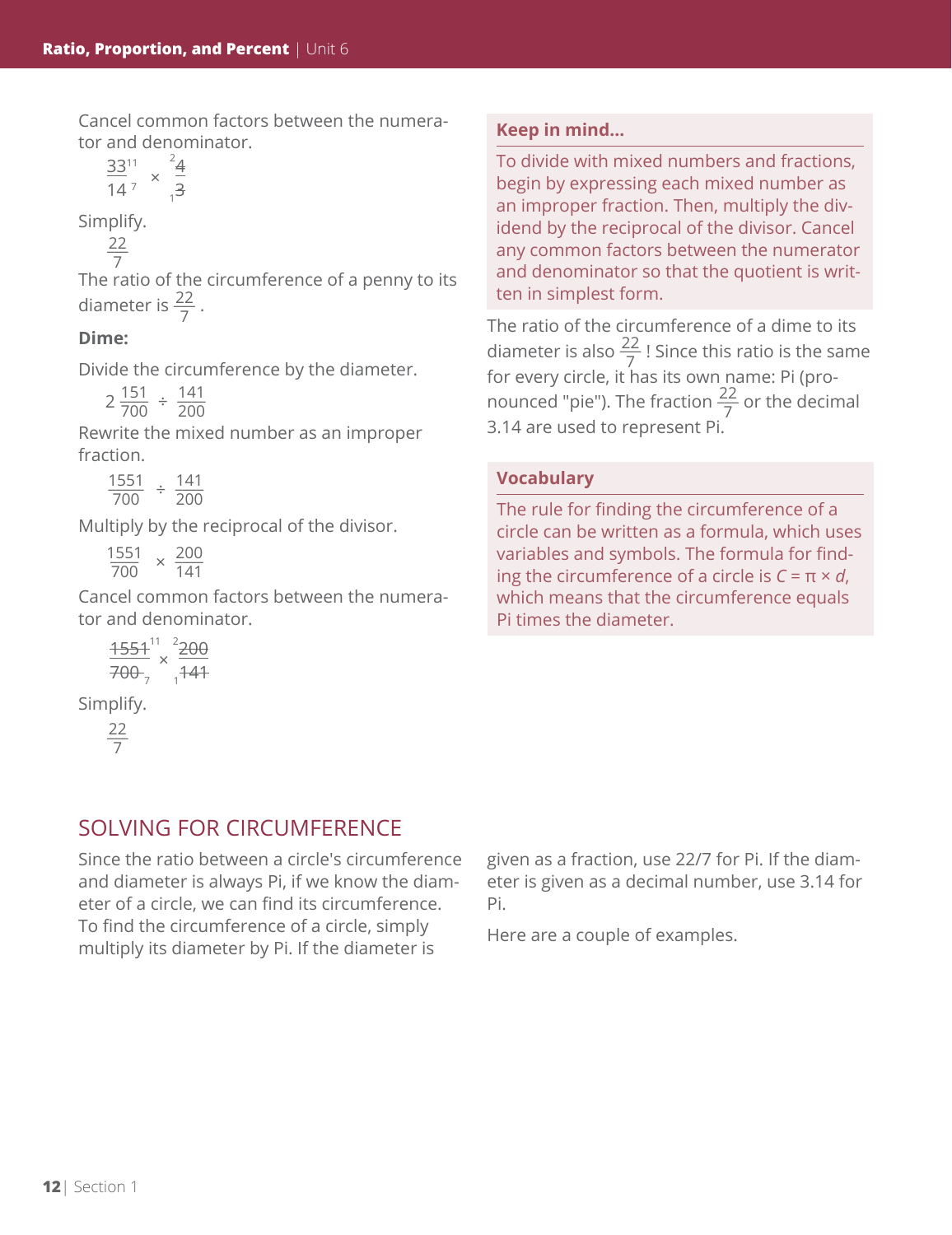# **SELF TEST 1: RATIOS**

|      | <b>Answer true or false</b> (each answer, 5 points).                                                                               |                                                                                                                |                                                |                       |  |
|------|------------------------------------------------------------------------------------------------------------------------------------|----------------------------------------------------------------------------------------------------------------|------------------------------------------------|-----------------------|--|
| 1.01 | In lowest terms, the ratio 10:4 is written as 5:1.                                                                                 |                                                                                                                |                                                |                       |  |
| 1.02 |                                                                                                                                    | The circumference of a circle is found by multiplying Pi by the diameter.                                      |                                                |                       |  |
|      |                                                                                                                                    | Circle each correct answer (each answer, 6 points).                                                            |                                                |                       |  |
| 1.03 | a. radius                                                                                                                          | The distance from the center of a circle to any point on the circle is called the ______.<br>b. circumference  | c. diameter                                    |                       |  |
| 1.04 | a. 4:3                                                                                                                             | All of the following represent the same ratio except _____.<br>b. $\frac{4}{3}$                                | c. $3$ to $4$                                  |                       |  |
|      |                                                                                                                                    | Use this pie chart to answer questions 1.05 and 1.06.                                                          |                                                |                       |  |
| 1.05 | What is the ratio of yellow sections to blue<br>sections, in lowest terms?<br>a. 5 to 3<br>c. $3 to 5$                             | b. $3$ to $4$<br>d. 1 to 2                                                                                     |                                                |                       |  |
| 1.06 | What is the ratio of red sections to total<br>sections, in lowest terms?<br>a. $\frac{3}{1}$<br>c. $\frac{4}{1}$                   | b. $\frac{1}{3}$<br>d. $\frac{1}{4}$                                                                           |                                                |                       |  |
| 1.07 | If the radius of a circle is 14 ft, then the<br>diameter of the circle is _____.<br>a. 7 ft<br>c. 42 ft                            | b. 28 ft<br>d. 87.92 ft                                                                                        |                                                |                       |  |
| 1.08 | a. 28 $\frac{2}{7}$ mm                                                                                                             | Find the circumference of a circle that has a diameter of 9 mm.<br>b. $27\frac{2}{7}$ mm c. $56\frac{4}{7}$ mm |                                                | d. $14\frac{1}{7}$ mm |  |
| 1.09 | a. 17.27 ft                                                                                                                        | The radius of a circle is 11 ft. Find the circumference of the circle.<br>b. $34.54 \text{ ft}$                | c. 69.08 ft                                    | d. 25.14 ft           |  |
|      | <b>1.010</b> Express the following rate as a unit rate.<br>\$5.75 for 5 attempts<br>a. \$1.25 per attempt<br>c. \$0.75 per attempt |                                                                                                                | b. \$1.75 per attempt<br>d. \$1.15 per attempt |                       |  |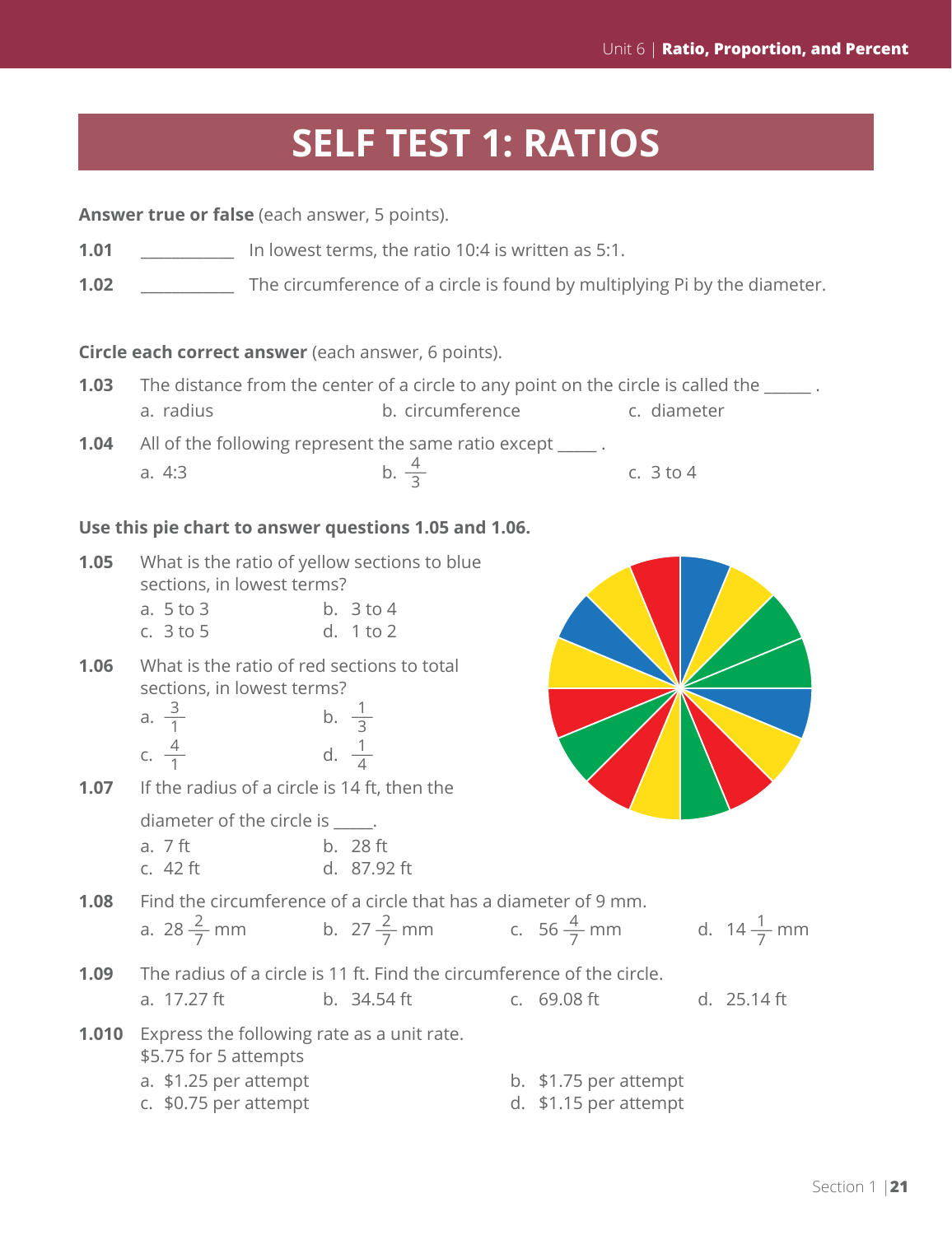|  | <b>1.011</b> Given the chart on the right, which                                         |  | <b>Student</b> | <b>Typed words</b> | <b>Minutes</b> |
|--|------------------------------------------------------------------------------------------|--|----------------|--------------------|----------------|
|  | student types the most words per<br>minute?<br>b. Kevin<br>a. Ben<br>d. Reese<br>c. Lucy |  | <b>Ben</b>     | 240                | 5              |
|  |                                                                                          |  | Kevin          | 270                | 6              |
|  |                                                                                          |  | Lucy           | 156                | ₹              |
|  |                                                                                          |  | Reese          | 50                 |                |

- **1.012** A train travels 150 miles in 3 hours. At this same rate, how many miles will it travel in 8 hours?
	- a. 400 miles b. 450 miles c. 500 miles d. 350 miles

Fill in each blank with the correct answer (each answer, 10 points).

**1.013** In a crowd, the ratio of men to women is 5 to 6. If there are 90 men, how many women are there? Use the ratio table to help you find the number of women.

| Men   |  |  |
|-------|--|--|
| Women |  |  |

\_\_\_\_\_\_\_\_\_\_\_\_ women

**1.014** Estimate the circumference of a circle that has a diameter of 13 yards.

\_\_\_\_\_\_\_\_\_\_\_\_ yd

**1.015** Express the following rate as a unit rate.

63 jumping jacks in 3 minutes

\_\_\_\_\_\_\_\_\_\_\_\_ jumping jacks per minute